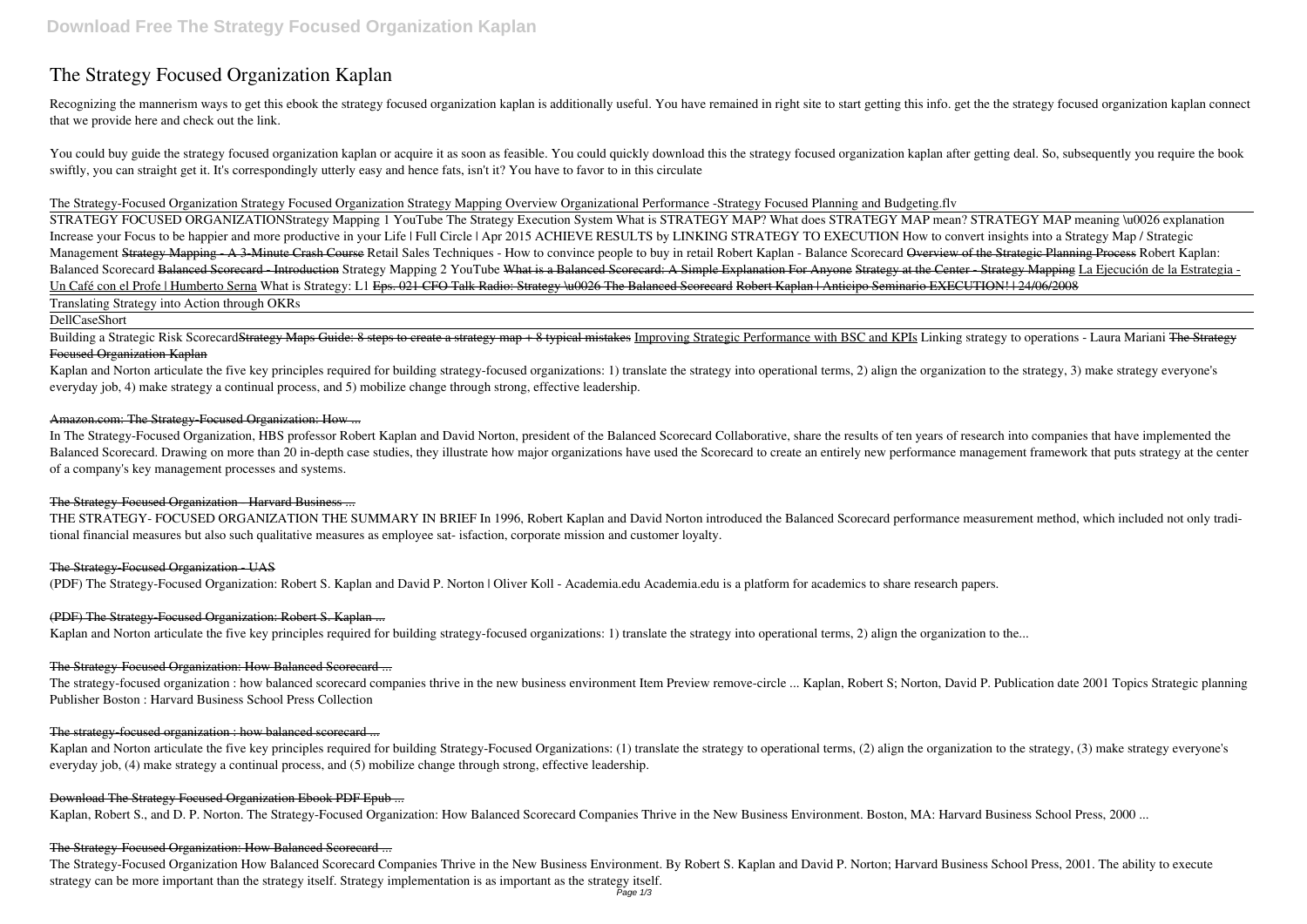#### **Strategy-Focused Organization - OPM.gov**

In The Strategy-Focused Organization, Robert Kaplan and David Norton share the results of ten years of learning and research into more than 200 companies that have. The creators of the revolutionary performance management tool called the Balanced Scorecard introduce a new approach that makes strategy a continuous process owned not just by top management, but by everyone.

#### The Strategy-Focused Organization: How Balanced Scorecard ...

The strategy-focused organization Robert S. Kaplan and David P. Norton The Balanced Scorecard was originally proposed to overcome the limitations of managing with only financial measures, which report outcomes but do not communicate the drivers of future performance.

#### The strategy focused organization | Emerald Insight

The simple idea behind the Balanced Score c a rd Concept (BSC), which we first introduced in a 1992 Harvard Business Review article, is that an organization<sup>'s</sup> strategy must be translated into terms that can be understood acted upon (R. Kaplan and D. Norton, IThe Balanced Scorecard: Measures That Drive Performance, Harvard Business Review, January/February 1992). A BSC uses the language of measurement to more clearly define the meaning of strategic concepts like quality, customer ...

Kaplan and Norton define a strategy map as "a logical comprehensive architecture for describing strategy. It provides the foundation for designing a Balanced Scorecard that is the cornerstone of a strategic management syst (p. 10). Several strategy maps are illustrated below. Chapter 2: How Mobil Became a Strategy-Focused Organization

This complete summary of the ideas from Robert S. Kaplan and David P. Norton<sup>'</sup>s book <sup>The</sup> Strategy-Focused Organization shows that highly productive organisations implement strategy exceptionally well. In their book, the authors explain that these organisations typically place more emphasis on execution, rather than strategy formation.

#### BUILDING A STRATEGY-FOCUSED ORGANIZATION

Kaplan and Norton articulate the five key principles required for building Strategy-Focused Organizations: (1) translate the strategy to operational terms, (2) align the organization to the...

#### The Strategy-focused Organization: How Balanced Scorecard ...

#### The Strategy Focused Organization - MAAW

#### The Strategy-Focused Organization » MustReadSummaries.com ...

The Strategy-Focused Organization: How Balanced Scorecard Companies Thrive in the New Business Environment. by Robert S. Kaplan and David P. Norton. Rated 5.00 stars. See Customer Reviews.

The creators of the Balanced Scorecard apply their proven approach to corporate level strategy and offer a framework for aligning all of a company's individual business units with the organizations' overall strategy to ens optimal business performance.

In a world of stiffening competition, business strategy is more crucial than ever. Yet most organizations struggle in this area--not with formulating strategy but with executing it, or putting their strategy into action. O execution failures, companies realize just a fraction of the financial performance promised in their strategic plans. It doesn't have to be that way, maintain Robert Kaplan and David Norton in The Execution Premium. Buildi their breakthrough works on strategy-focused organizations, the authors describe a multistage system that enables you to gain measurable benefits from your carefully formulated business strategy. This book shows you how to:

In today's business environment, strategy has never been more important. Yet research shows that most companies fail to execute strategy successfully. Behind this abysmal track record lies an undeniable fact: many companies continue to use management processes-top-down, financially driven, and tactical-that were designed to run yesterday's organizations. Now, the creators of the revolutionary performance management tool called the Balanced Scorecard introduce a new approach that makes strategy a continuous process owned not just by top management, but by everyone. In The Strategy-Focused Organization, Robert Kaplan and David Norton share the results of ten years of learning and research into more than 200 companies that have implemented the Balanced Scorecard. Drawing from more than twenty in-depth case studies-including Mobil, CIGNA, Nova Scotia Power, and AT T Canada-Kaplan and Norton illustrate how Balanced Scorecard adopters have taken their groundbreaking tool to the next level. These organizations have used the scorecard to create an entirely new performance management framework that puts strategy at the center of key management processes and systems. Kaplan and Norton articulate the five key principles required for building Strategy-Focused Organizations: (1) translate the strategy to operational terms, (2) align the organization to the strategy, (3) make strategy everyone's everyday job, (4) make strategy a continual process, and (5) mobilize change through strong, effective leadership. The authors pro detailed account of how a range of organizations in the private, public, and nonprofit sectors have deployed these principles to achieve breakthrough, sustainable performance improvements. Presenting a practical, proven framework steeped in rich case study experience, The Strategy-Focused Organization helps solve a universal management problem-not just how to formulate strategy, but how to make it work. Building on one of the most revolutionary business ideas of our time, this important book shows how today's leaders can shape their own companies to meet the challenges and reap the rewards of a new competitive era. Robert S. Kaplan is the Marvin Bower Professor of Leadership Development at Harvard Business School. David P. Norton is President of Balanced Scorecard Collaborative, Inc.

The authors of "The Balanced Scorecard" and "The Strategy-Focused Organization" present a blueprint any organization can follow to align processes, people, and information technology for superior performance.